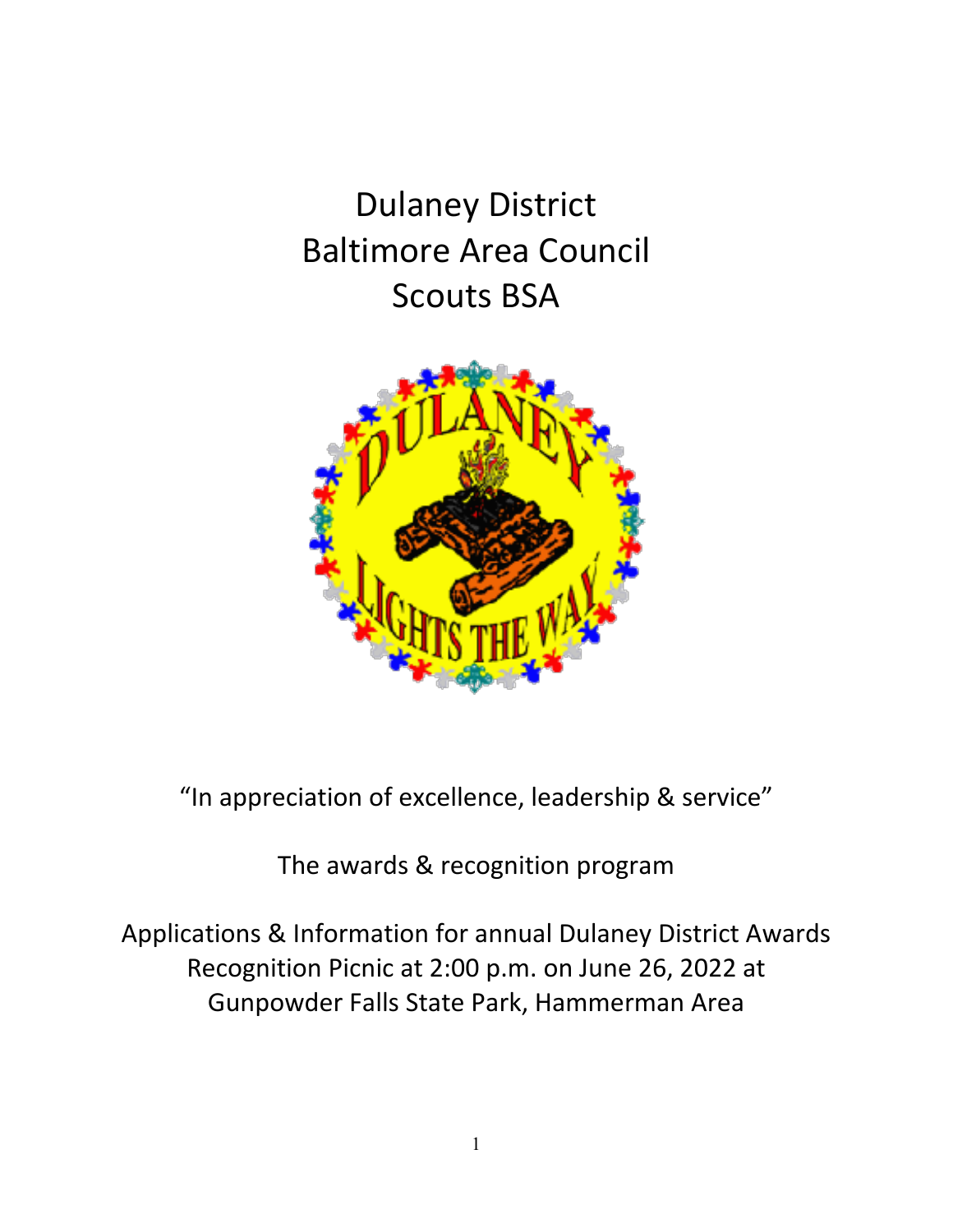## DULANEY DISTRICT AWARDS & RECOGNITION TABLE OF CONTENTS

|                                                       | Page           |
|-------------------------------------------------------|----------------|
| Dulaney District Awards & Recognition Summary         | 3              |
| District Application 2022 Contact Info                | 4              |
| Six quick steps to successful application             | 5              |
| Vernon Bauer Memorial James E. West                   | 6              |
| <b>Outstanding Scout Award</b>                        | $\overline{7}$ |
| <b>Outstanding Unit Scouter Award</b>                 | 9              |
| Honor Unit Award                                      | 12             |
| Den Leader Training Award                             | 14             |
| Cub Scout, Scout or Venturing Leader's Training Award | 15             |
| Unit Leader's Award of Merit                          | 16             |
| Cubmaster's, Scoutmaster's, Venturing Advisor's Key   | 17             |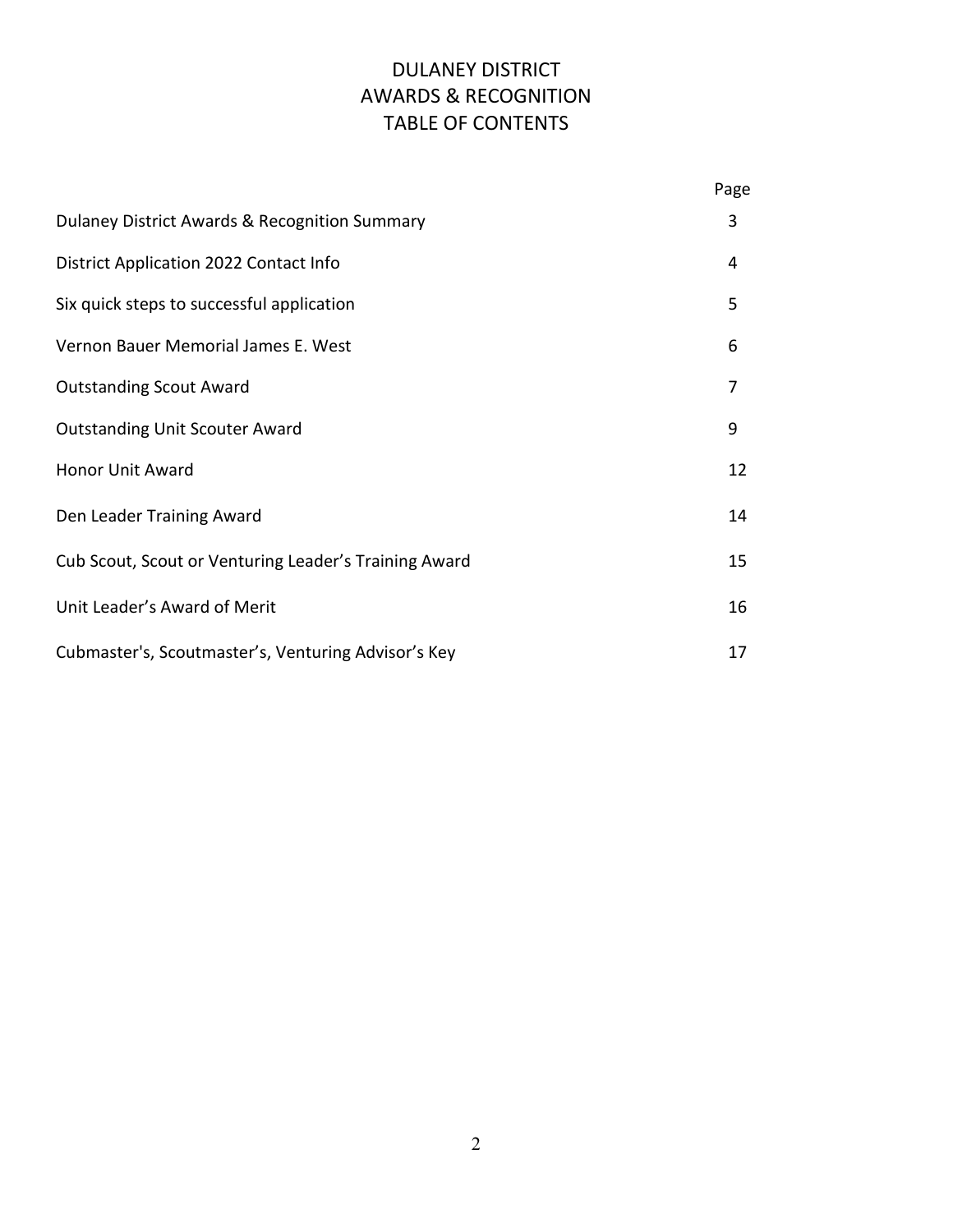#### Dulaney District Awards & Recognition

One of the keystone methods of Scouting is to recognize achievements and good work. With youth and adults alike, a heartfelt "thank you" goes a long way. The District has a number of ways to show appreciation for leadership and among these are the Awards and Recognitions outlined in this guidebook. In this reference, you will find the current list of award recipients and applications for referring others to be considered for recognition of their worthy service to Scouting.

The **Vernon Bauer Memorial James E West Award** is presented in June at the District Recognition dinner. This is the District's "Lifetime Achievement" award and the selection committee is made up of previous recipients. We appreciate donations each year to fund this prestigious award. (see page 6 for details)

The **District Award of Merit** is the highest award that can be presented by the District to an adult scouter. The District Awards Committee makes the selection.

The **Outstanding Scout Award** is the highest award that can be presented by the District to a youth. The District Awards Committee makes the selection. (see page 7 for details)

The **Outstanding Unit Scouter Award** is submitted by the unit leadership to recognize their volunteers who have given outstanding service and is reviewed by the District Awards Committee. (see page 9 for details)

The **District Honor Unit Award** is based upon the criteria outlined in the application and reviewed by the District Key leaders. (see page 12 for details)

The **Den Leader Training Award** can be earned by a Cub Scout Den Leader who has completed at least one year as a registered den leader, completed required training and achieved at least five performance criteria. (see page 13 for details)

The **Scouter's Training Award** can be earned by a registered adult leader in a Cub Scout pack, Scout troop or Venturing crew who has completed at least two years as a registered adult leader, completed training for the position and achieved certain performance activities. (see page 14 for details)

The **Unit Leader Award of Merit** can be earned by a registered Cubmaster, Scoutmaster, Coach or Advisor who has been in the position for at least eighteen months, met the training requirements for that position, has a leader succession plan in place and achieved certain performance activities. (see page 15 for details)

The **Cubmaster's Key, Scoutmaster's Key or Advisor's Key** can be earned by a registered Cubmaster, Scoutmaster or Venturing Advisor who has completed at least three years in the position, met the training requirements for that position and achieved certain performance activities. (see page 16 for details)

The **Silver Beaver Award** is the highest award presented by the Council. The District Silver Beaver Committee makes recommendations to the Key leadership by August 1, and with their concurrence, applications are forwarded to the Council Selection Committee by the deadline (usually October 1). Applications are also welcome directly from all units to the council.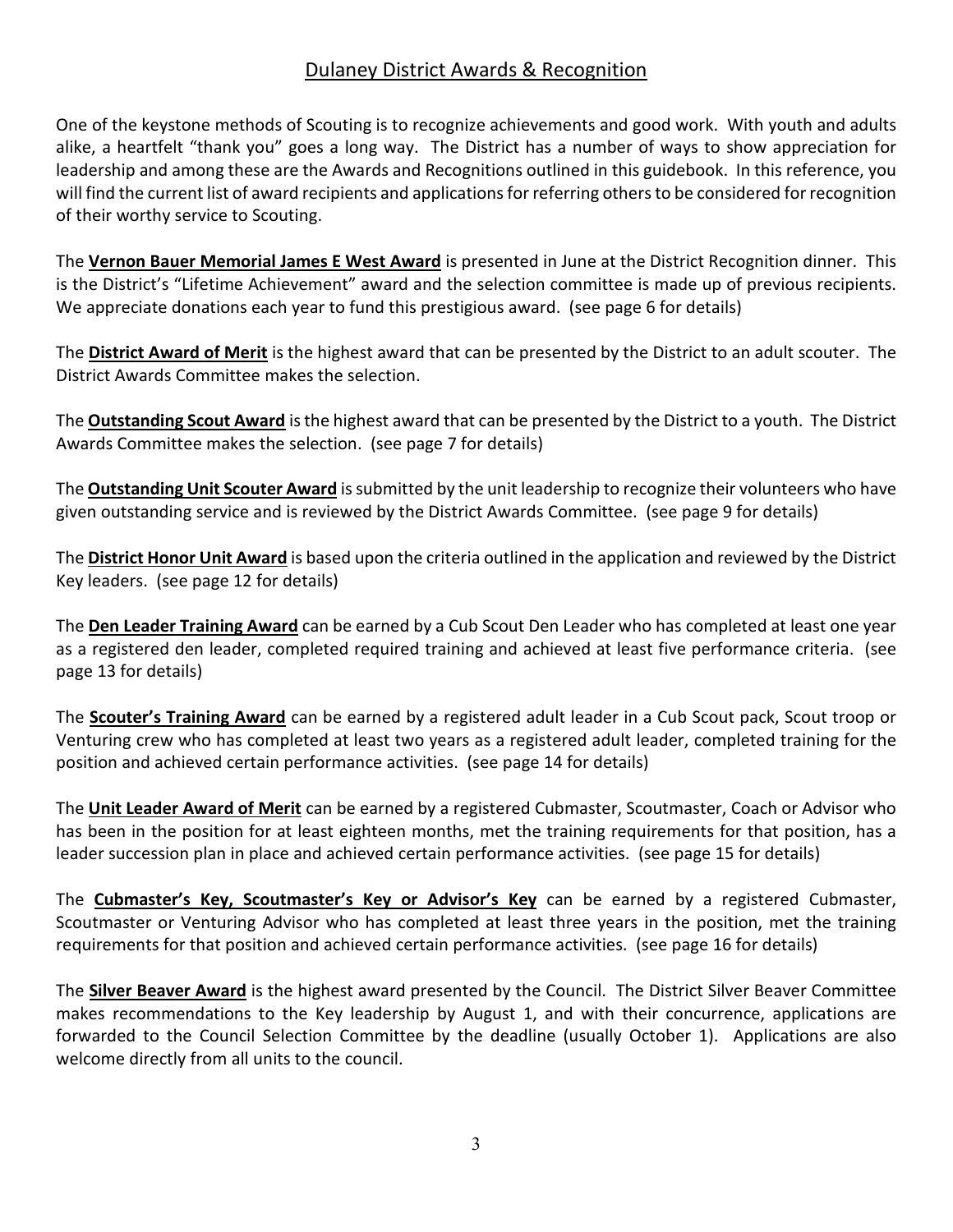Please forward applications and reference letters to:

Chuck Starkey at DulaneyDistrictAwards@gmail.com

Or mail to: Dulaney District Awards Committee c/o Chuck Starkey 7103 Copeleigh Road Baltimore, MD 21212

Chuck would also welcome Silver Beaver suggestions and these need to be forwarded by June 30 so the committee can deliver a recommendation to the District Key leadership by August 1.

Thank you for helping the District to recognize worthy Scouts, Scouters and Units! Your recommendation letters provide the words to make awards very special. Often, nominees are given a package of letters after the award is presented. These can send the warm feeling of appreciation that lasts for many hours, days and years of service.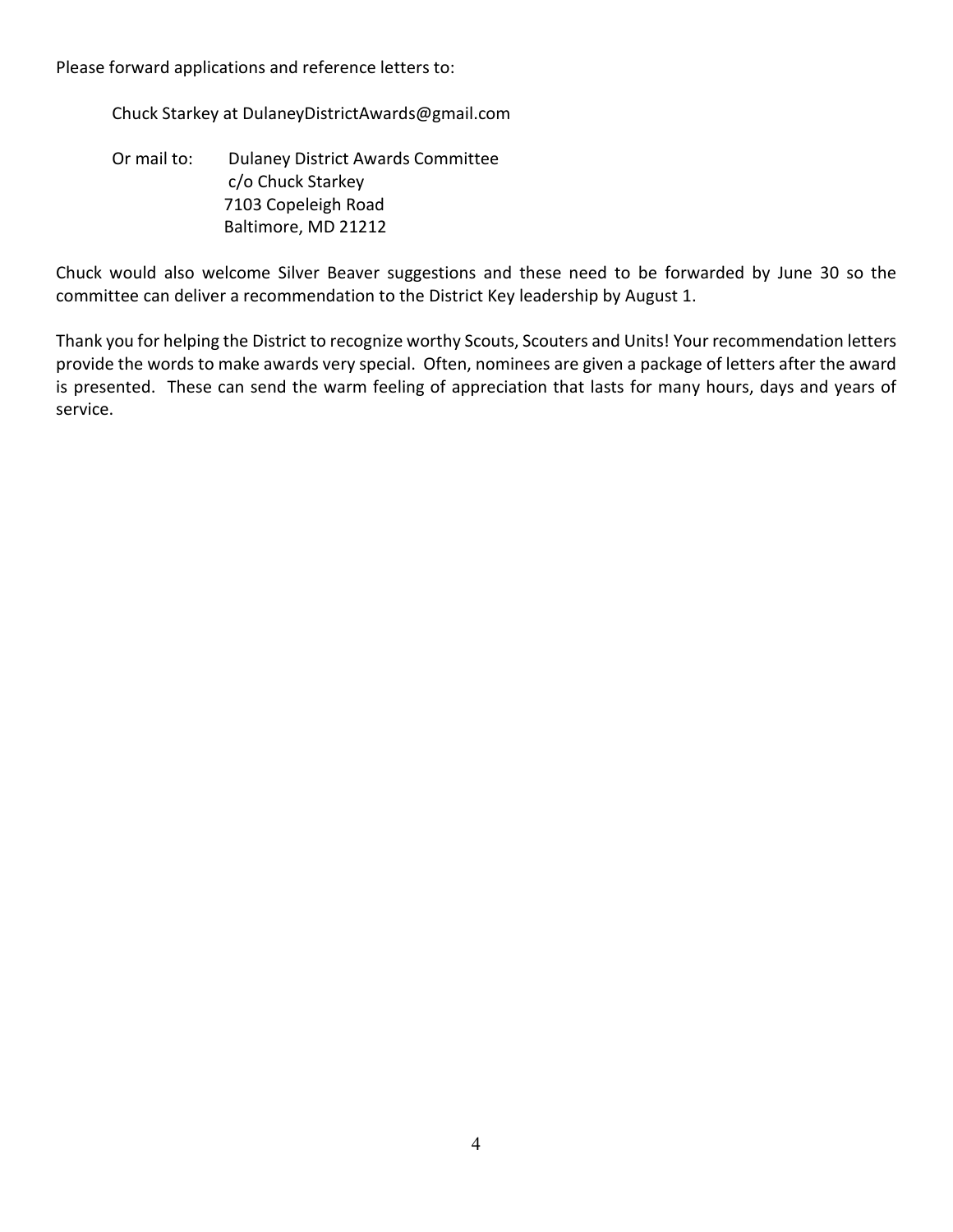#### **Awards & Recognition 6 Quick Steps to a Successful Application**

- 1. Identify a worthy candidate
	- There are so many who have served faithfully!
	- Who deserves recognition?
	- Who deserves a thank you?
- 2. Consider when the "time is right"
	- What will others feel about the recognition?
	- What will the candidate feel about the award?
	- is there enough time to develop a good submission?
- 3. Select and recruit a "champion"
	- Who is the right person as advocate?
	- What network of scouters should be contacted?
	- If you are the right person, be the champion!
- 4. Secure or develop the candidate's scouting resume
	- Check with the unit, a spouse or family, district leaders
	- What do you know about the candidate?
	- Does the council have information or records?
- 5. Distribute the resume to others to encourage support
	- Advise of the effort and provide your contact info
	- Provide the candidate's scouting resume for info
	- Remind of confidentiality
	- Consider your own target deadline before the deadline
	- Leave time to remind again, receive and package letters
- 6. Send a well-crafted application before the deadline
	- An organized presentation does assist approval
	- Include reference letters from scout leaders, scouts, scout parents, community activities, religious leaders…
	- Provide your contact information for questions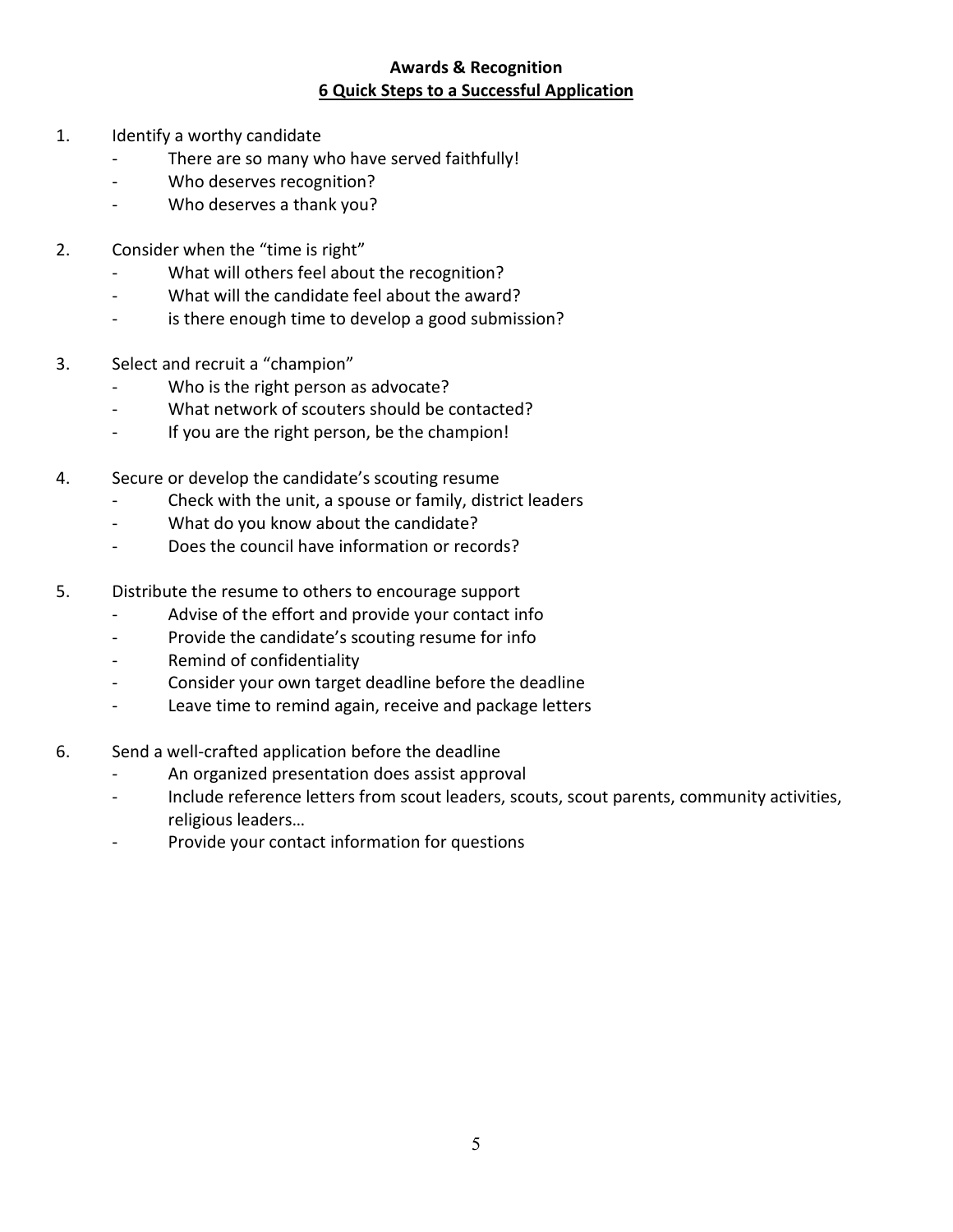#### **Vernon Bauer Memorial James E. West Award**

Each year, a Scouter is selected by the previous Award Recipients to receive a James E. West Fellowship Award in honor of the memory of Vernon Bauer, Scouter 1952 – 2002. The recognition is presented at the District Recognition dinner. Ralph Waldo Emerson observed that "an institution is the lengthened shadow of one man." Scouting today is the "lengthened shadow" of more than three decades of the farseeing and dedicated leadership of Dr. James E. West. Like Dr. West, the selected Scouter must have likewise cast their own "lengthened shadow," as shown by their dedication and service to Scouting contribute to the Scouting legacy for future generations of youth.

Vernon Bauer was an active volunteer for forty-three years and Scouting was a very importing part of his life. He served as Assistant Scoutmaster for Troop 746 throughout his scouting career as well as an Adult Advisor in the Order of the Arrow. He worked for the District in many capacities from 1966 through 2002 and provided service to the Council as a Philmont Crew Advisor and ASM at two National Jamborees. Vernon was honored with many awards to include Outstanding Commissioner, Outstanding Unit Scouter, District Award of Merit, and the Silver Beaver. Vern was a serious advocate of Scout advancement, but was never too serious not to enjoy a good time in the process.

#### **Previous Award Recipients**

**John H Carpenter – 2003 James R LaVey – 2004 Alvin D Hill – 2005 Robert E Bell, Sr – 2006 Carolyn S Adamiak – 2007 Edward R Huneke, Jr – 2008 Aubrey A Palmer – 2009 Elmer J McFadden – 2010 C McKinley "Mick" Rost – 2011**

**David Jeffers – 2012 John "Jack" O Simons, Jr – 2013 Donald W. Smith – 2014 Douglas Littrell – 2015 Richard Shaw – 2016 Ken Mason – 2017 Bill Fleck – 2018 Richard Rost – 2019 Tom Wheatley - 2020**

If you would like to contribute to help Dulaney to recognize a remarkable Scouter with this District "Lifetime Achievement" award, you can send a check payable to Baltimore Area Council BSA with the memo "Dulaney District Vernon Bauer Memorial James E West". To insure proper tracking of all donations, please mail your contributions to:

> Francesco Legaluppi, Dulaney District Executive Boy Scouts of America, Baltimore Area Council 701 Wyman Park Drive Baltimore, MD 21211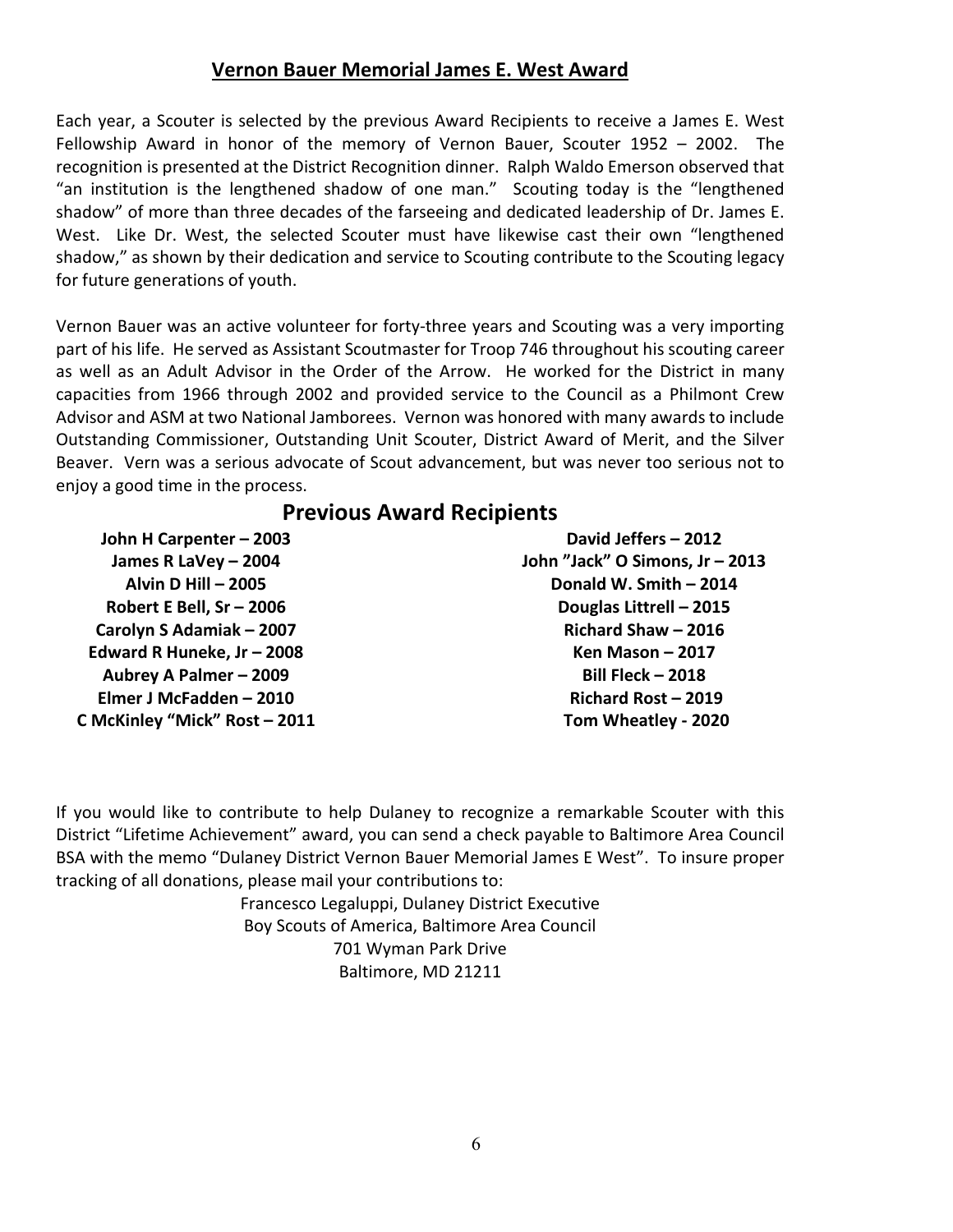

# **Dulaney District Baltimore Area Council, BSA OUTSTANDING SCOUT AWARD**

INSTRUCTIONS: This nomination is for a unit to recognize its most outstanding Scout, Venture or Varsity Scout. Each year, each unit in the Dulaney District may nominate on Scout (must be under 18 at the time of nomination) for this ward. To nominate a Scout for this award, complete all of the information on this form and forward it to the District Awards Committee by May 15th. Please provide complete information for each topic (e.g. number of people served, dates and places).

| <b>SCOUTING HISTORY:</b>                                                                                             |  |                                                                                                                  |  |
|----------------------------------------------------------------------------------------------------------------------|--|------------------------------------------------------------------------------------------------------------------|--|
| Cub Scout: ________________________Unit: _______________Years in Cub Scouts: ______________________                  |  |                                                                                                                  |  |
|                                                                                                                      |  |                                                                                                                  |  |
|                                                                                                                      |  |                                                                                                                  |  |
|                                                                                                                      |  |                                                                                                                  |  |
|                                                                                                                      |  |                                                                                                                  |  |
| <u> 1989 - Andrea Santa Andrea Santa Andrea Andrea Santa Andrea Andrea Andrea Andrea Andrea Andrea Andrea Andrea</u> |  |                                                                                                                  |  |
|                                                                                                                      |  |                                                                                                                  |  |
| ,我们也不会有什么。""我们的人,我们也不会有什么?""我们的人,我们也不会有什么?""我们的人,我们也不会有什么?""我们的人,我们也不会有什么?""我们的人                                     |  |                                                                                                                  |  |
|                                                                                                                      |  | and the control of the control of the control of the control of the control of the control of the control of the |  |
| <b>Training Attended:</b>                                                                                            |  |                                                                                                                  |  |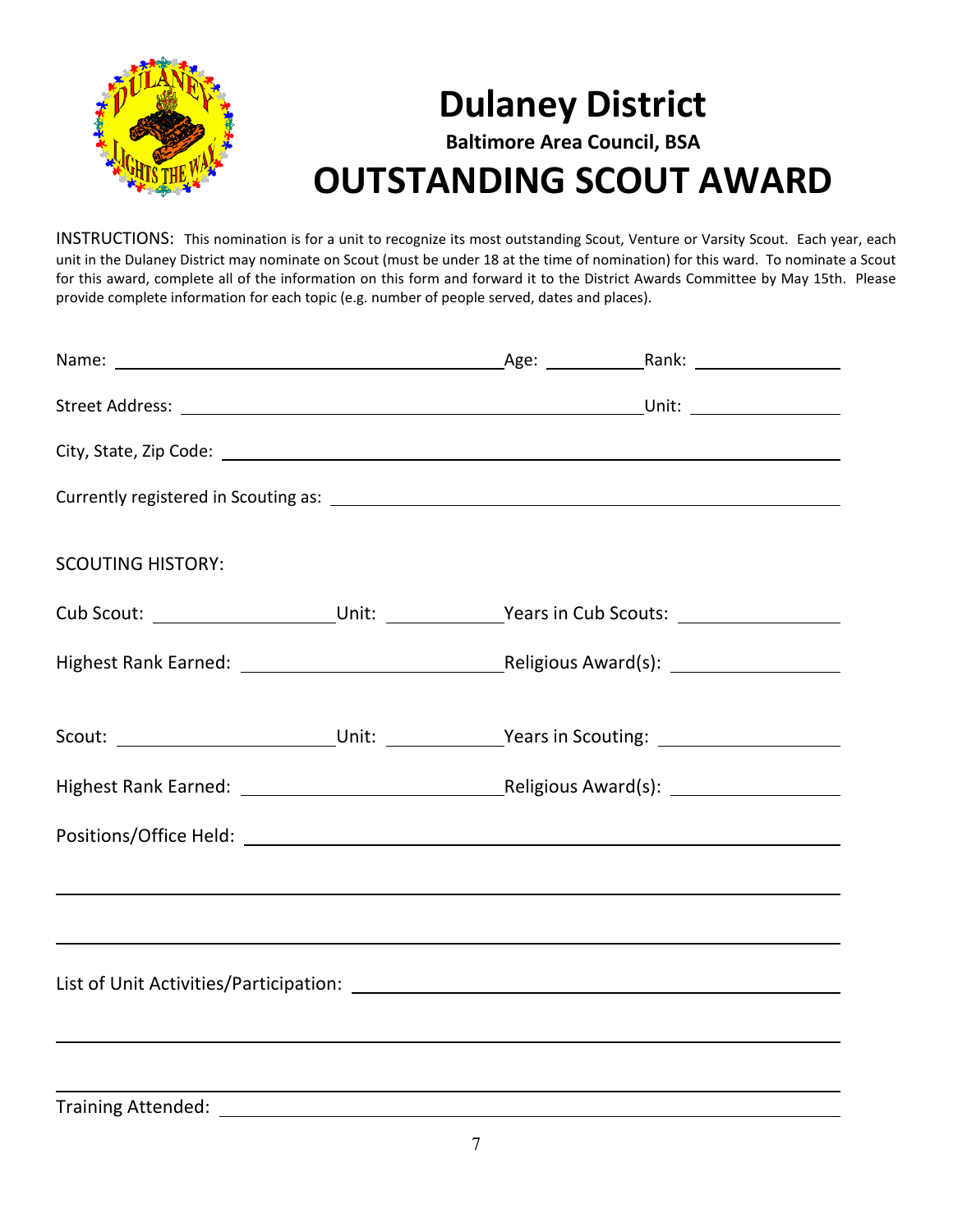| <u> 1989 - Johann Stoff, amerikansk politiker (d. 1989)</u>                                    |  |
|------------------------------------------------------------------------------------------------|--|
|                                                                                                |  |
|                                                                                                |  |
| Service in School/Church/Sports, etc. (include positions held, involvement/years/recognitions) |  |
|                                                                                                |  |
| Others: (include positions held, involvement/years/recognitions)                               |  |
|                                                                                                |  |
|                                                                                                |  |
|                                                                                                |  |
|                                                                                                |  |
|                                                                                                |  |
|                                                                                                |  |
|                                                                                                |  |
|                                                                                                |  |
|                                                                                                |  |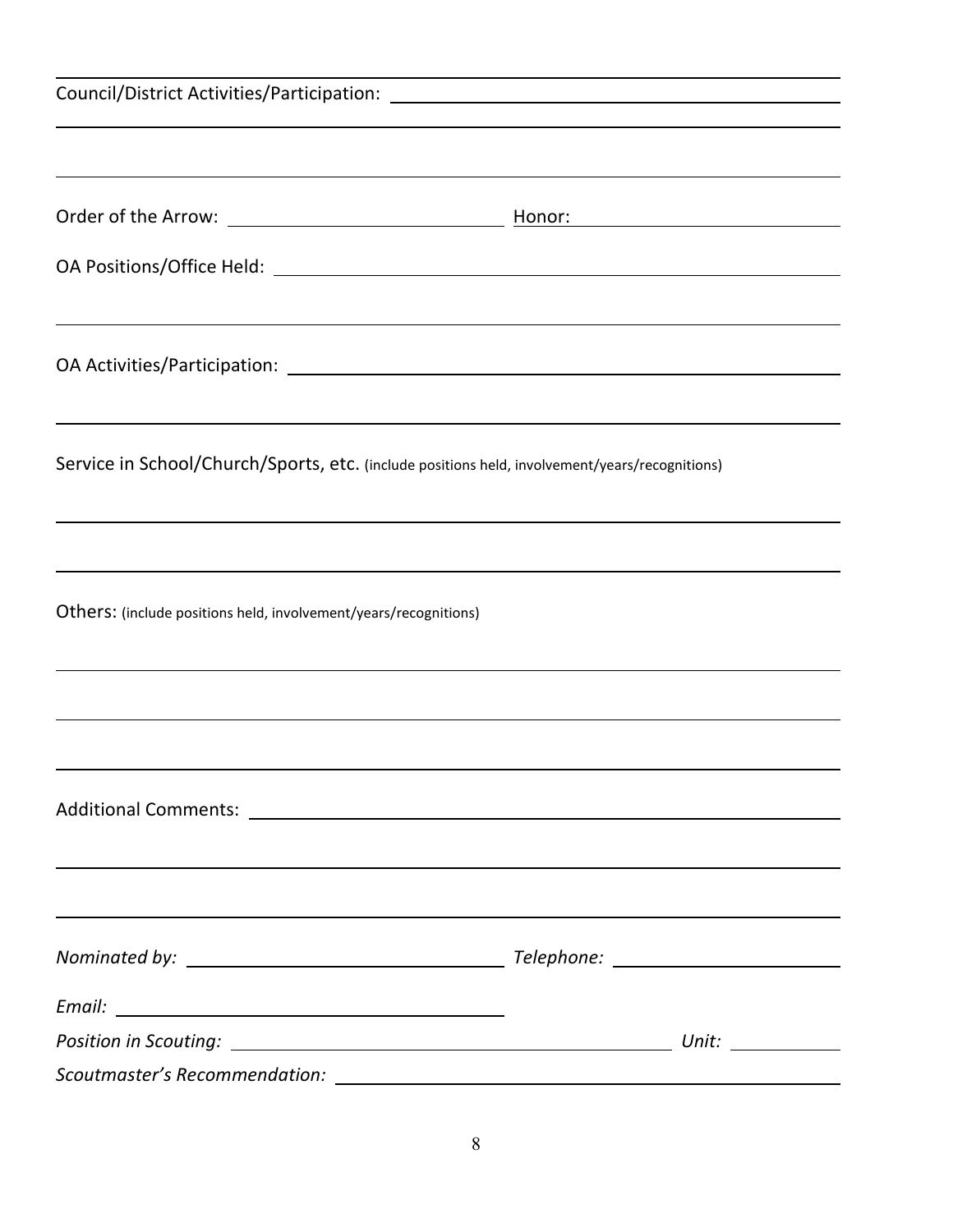

# **Dulaney District Outstanding Unit Scouter Award**

*Please note that this nomination is to be submitted to the Awards Committee and will be held in strict confidence. To avoid possible Disappointment, please do not advise the nominee in any way of your nomination on his or her behalf*

| Nominee Information:                                                                                                     |                                                                                                                                                                                                                                |
|--------------------------------------------------------------------------------------------------------------------------|--------------------------------------------------------------------------------------------------------------------------------------------------------------------------------------------------------------------------------|
|                                                                                                                          |                                                                                                                                                                                                                                |
|                                                                                                                          |                                                                                                                                                                                                                                |
|                                                                                                                          |                                                                                                                                                                                                                                |
|                                                                                                                          |                                                                                                                                                                                                                                |
|                                                                                                                          | State, Zip: 2000 March 2001 March 2001 March 2001 March 2001 March 2001 March 2001 March 2001 March 2001 March 2001 March 2001 March 2001 March 2001 March 2001 March 2001 March 2001 March 2001 March 2001 March 2001 March 2 |
| <b>Unit Positions Held</b><br>Give each position held and years                                                          | <b>Training Experience</b><br>List all training activities attended                                                                                                                                                            |
|                                                                                                                          |                                                                                                                                                                                                                                |
| Participation                                                                                                            | <b>Awards and Recognition</b>                                                                                                                                                                                                  |
| List Unit, District or Council activities                                                                                | List any other awards, scouting or other                                                                                                                                                                                       |
|                                                                                                                          |                                                                                                                                                                                                                                |
|                                                                                                                          |                                                                                                                                                                                                                                |
| <b>Statement of Nomination</b><br>Please provide some additional comments regarding the candidate and his/her nomination |                                                                                                                                                                                                                                |
|                                                                                                                          |                                                                                                                                                                                                                                |
|                                                                                                                          |                                                                                                                                                                                                                                |
|                                                                                                                          |                                                                                                                                                                                                                                |
|                                                                                                                          |                                                                                                                                                                                                                                |
|                                                                                                                          |                                                                                                                                                                                                                                |
|                                                                                                                          |                                                                                                                                                                                                                                |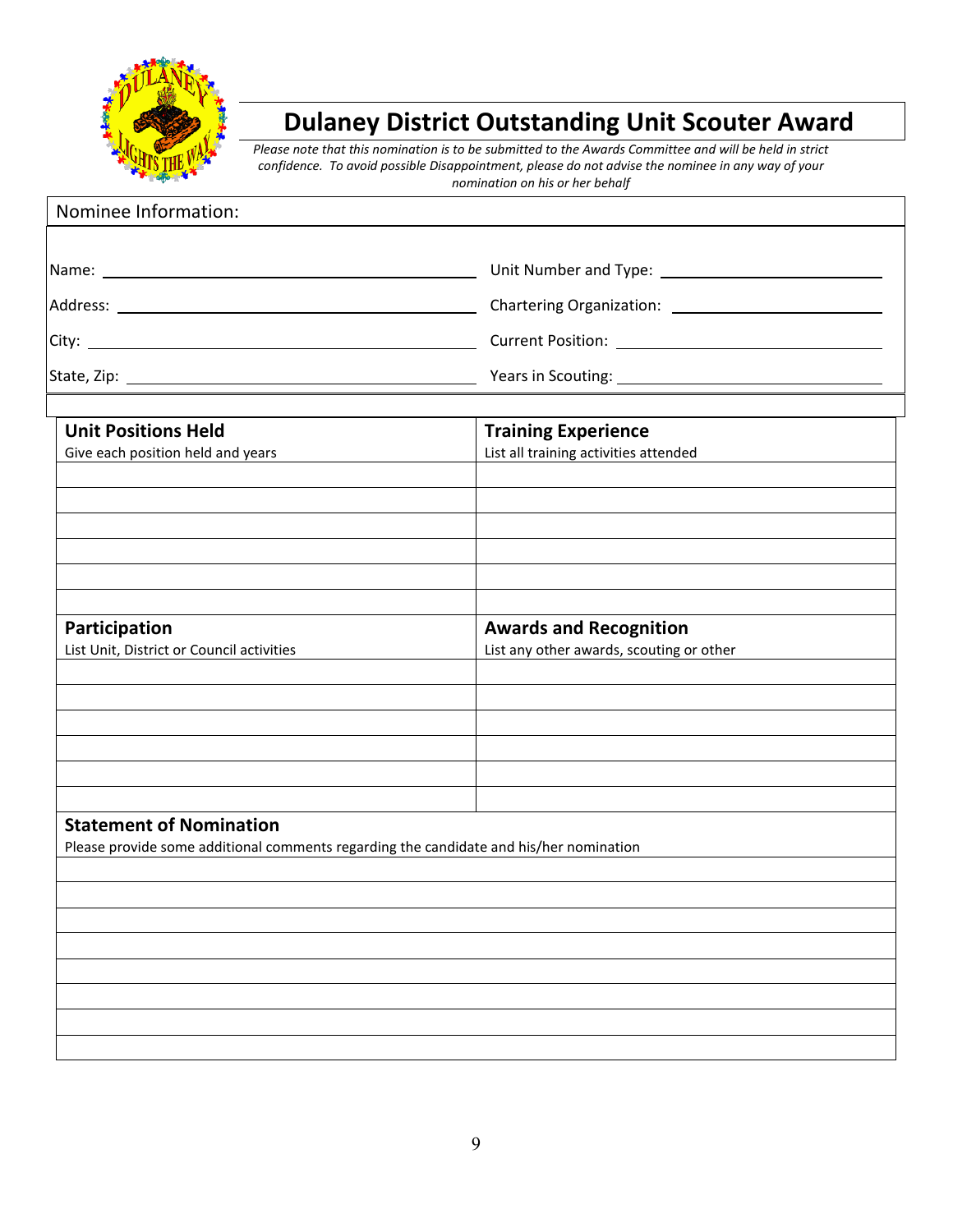| Nominated By: | Other Information:                                            |
|---------------|---------------------------------------------------------------|
| Name: Name    | Please attach letters of recommendation or other pertinent to |
| Address:      | this form. Please furnish as much information as possible.    |
|               | Email:                                                        |
| Phone:        |                                                               |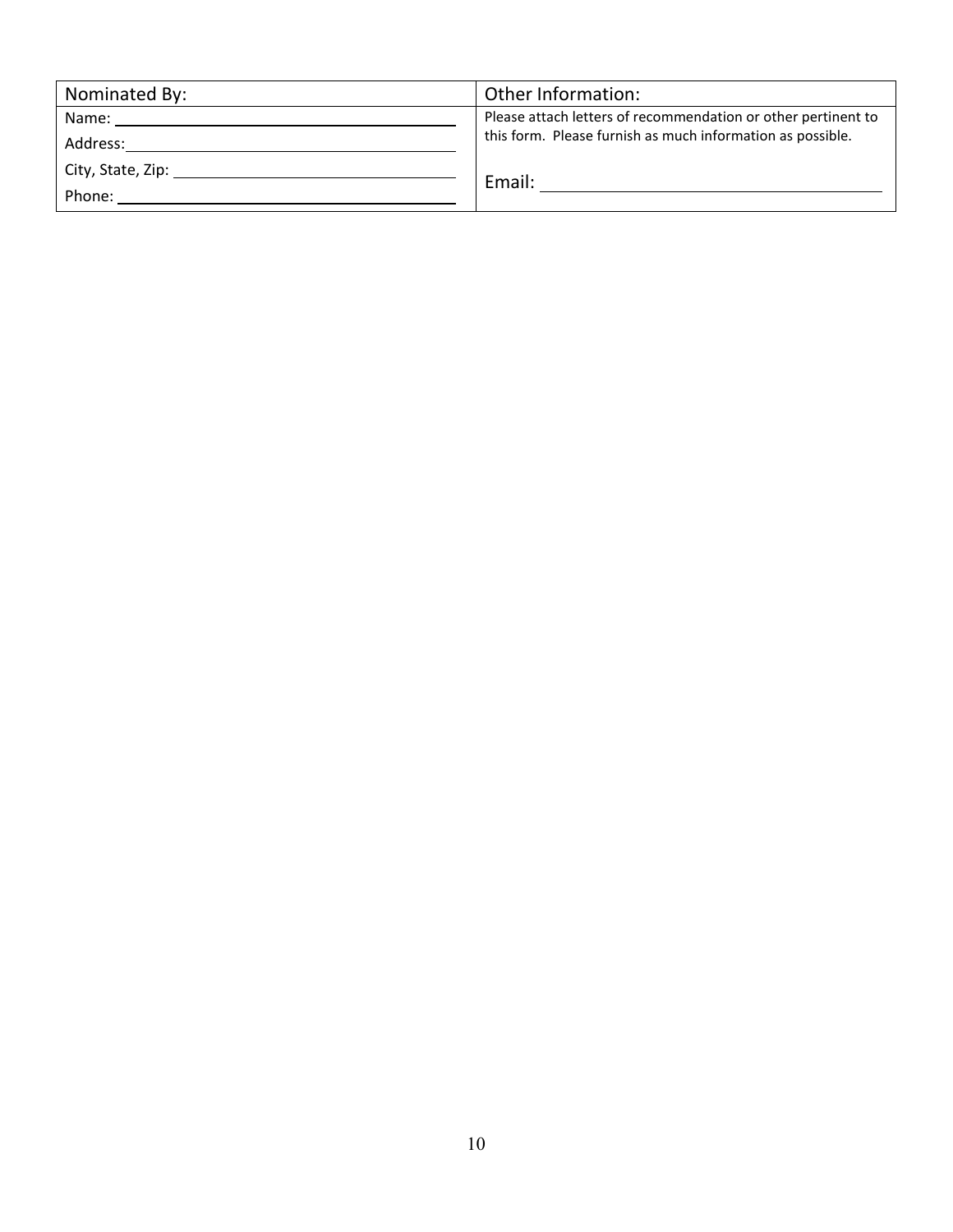# Dulaney District Outstanding Unit Scouter

#### **To recognize Scouters within Dulaney District who have provided outstanding service at the unit level.**

#### **Outline of the Program:**

- 1. All registered units are invited to submit, in writing, an application for each adult within their unit who they feel have rendered outstanding service to their organization.
- 2. A nominee must be a registered adult Scouter within Dulaney District and be currently serving the unit from which the nomination is received.
- 3. The award shall be presented at the Annual Districted Recognition Dinner each year. Recipients of the award should not be notified ahead of time, if at all possible, but should be strongly encouraged to attend the dinner.
- 4. Each unit may receive up to one award for every **fifteen** registered adult leaders or fraction thereof. The District Award Committee must approve all nominations and reserves the right to approve all, some or none of the applications it receives.
- 5. Two letters of recommendation regarding the Scouter are required from other adults and/or Scouts associated with the Unit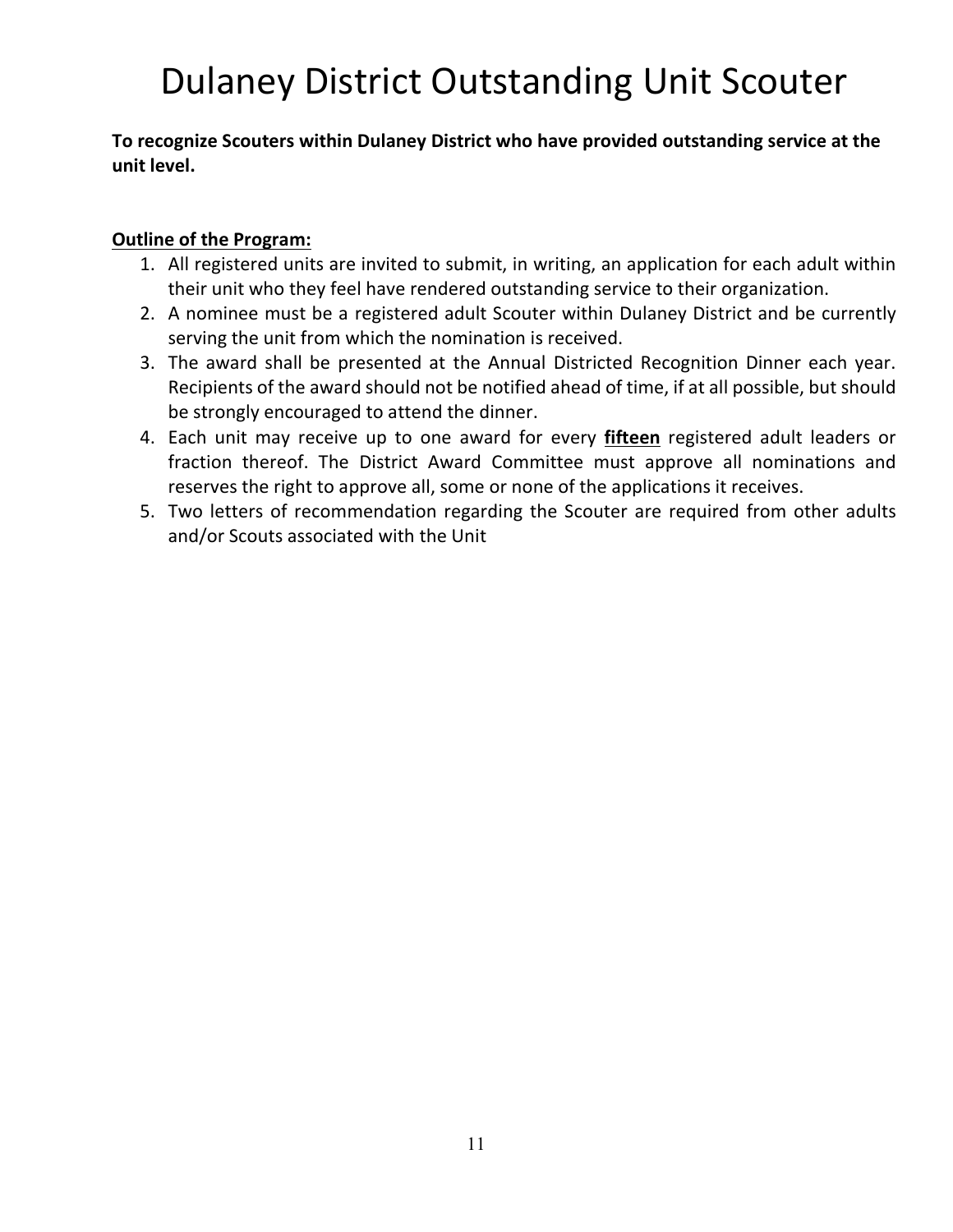# **Dulaney District Honor Unit Award Application**

The following Honor Unit Award requirements describe the criteria needed for a Cub Scout Pack, Scout Troop, or Venture Crew to be recognized as a Dulaney District Honor Unit. The District Committee has developed the following unit requirements for the award. The District Key 4 will review and approve all applications for the award. The award will consist of a large patch for the unit flag. Shoulder patches will be made available for purchase.

To qualify, the unit must meet or exceed the following requirements and complete the Honor Unit Award application. This award runs from May  $1^{st}$  through April 30<sup>th</sup>. Applications must be turned in by May 15<sup>th</sup>. The award will be presented to the unit at the annual District Recognition Dinner in June.

- $\Box$  Completed Charter Renewal On-Time. Date completed
- $\Box$  Qualified as a Quality Unit. Check Yes
- $\Box$  Attend at least 75% of District Roundtables/Council Venturing Roundtables %
- Participate in at least one annual BAC activity. List activity \_\_\_\_\_\_\_\_\_\_\_\_\_\_\_\_\_\_\_\_
- Participate in at least one annual District activity. List activity \_\_\_\_\_\_\_\_\_\_\_\_\_\_\_\_\_\_\_
- $\Box$  Conduct a service project. List project
- $\Box$  Held a Friends of Scouting Family presentation during the 1<sup>st</sup> quarter and raised a minimum of \$1,000 or a 10% growth over previous year. List amount / % increase \_\_\_\_
- $\Box$  Participate in a fundraising event that benefits both the Unit and Council/District Event type and sales amount
- $\Box$  Pack held a Blue and Gold Banquet. Date
- $\Box$  Qualified for the Summer-Time Pack Award. Check Yes
- $\Box$  Conducted School Night Recruiting campaign & turned in results ... # recruited
- Troop qualified for National Camping Award \_\_\_\_\_\_\_\_\_\_\_\_\_\_\_\_\_\_\_\_\_\_\_\_\_\_\_\_\_\_
- $\Box$  Participated in the Spring Round-up recruiting campaign.  $\Box$  Date
- $\Box$  Troop/Crew participated in a long-term summer camp. Where
- $\Box$  Crew participated in an Open House recruiting campaign. Date

Cubmaster/Scoutmaster/Crew Advisor:

|                     | Unit |
|---------------------|------|
| Signature           |      |
| Committee Chairman: |      |
|                     | Date |
| Signature           |      |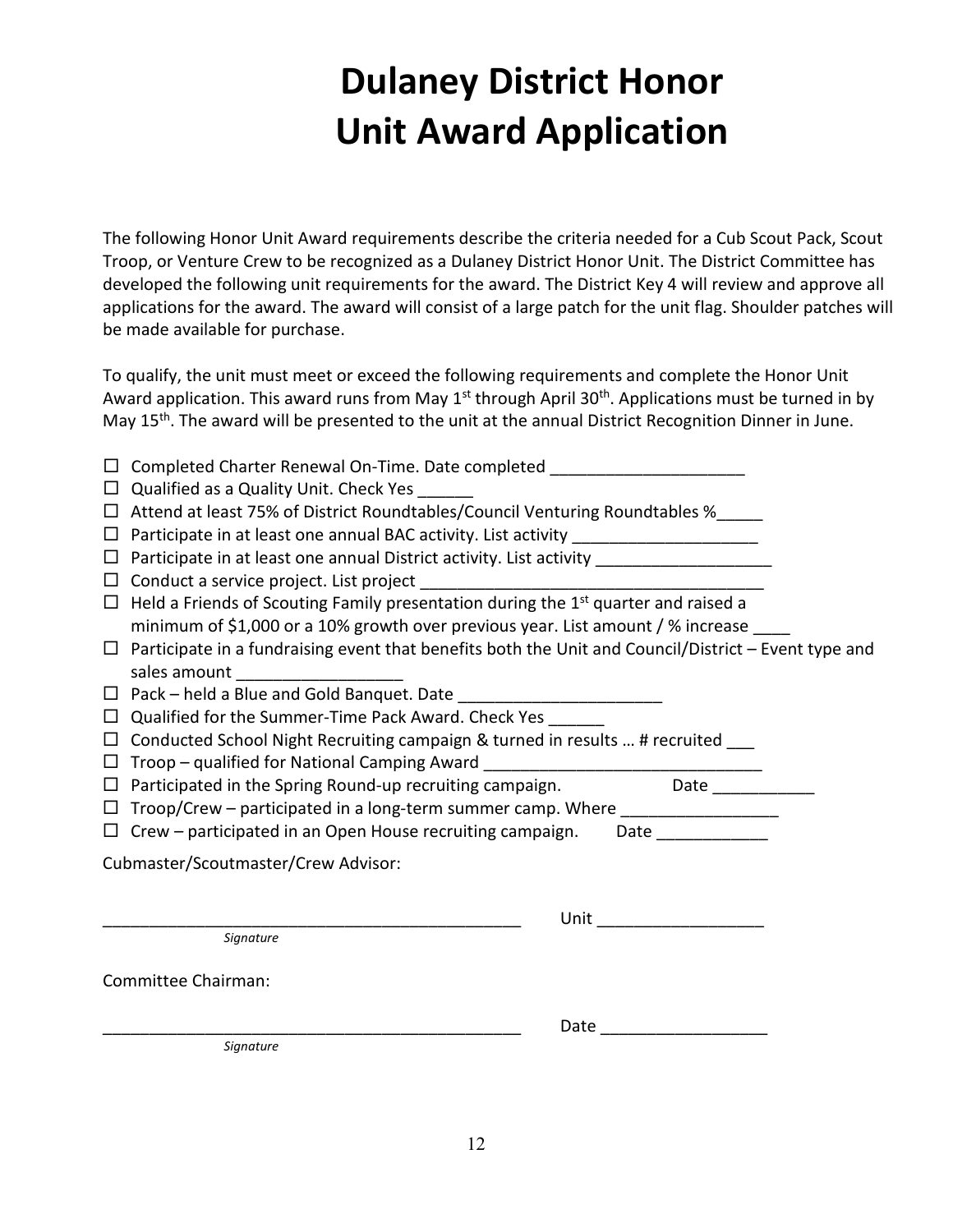Flexibility may be allowed on certain requirements – ask for dispensation if your unit is deserving. If you have any questions regarding requirements or qualifications, email Chuck Starkey at [DulaneyDistrictAwards@gmail.com](mailto:DulaneyDistrictAwards@gmail.com)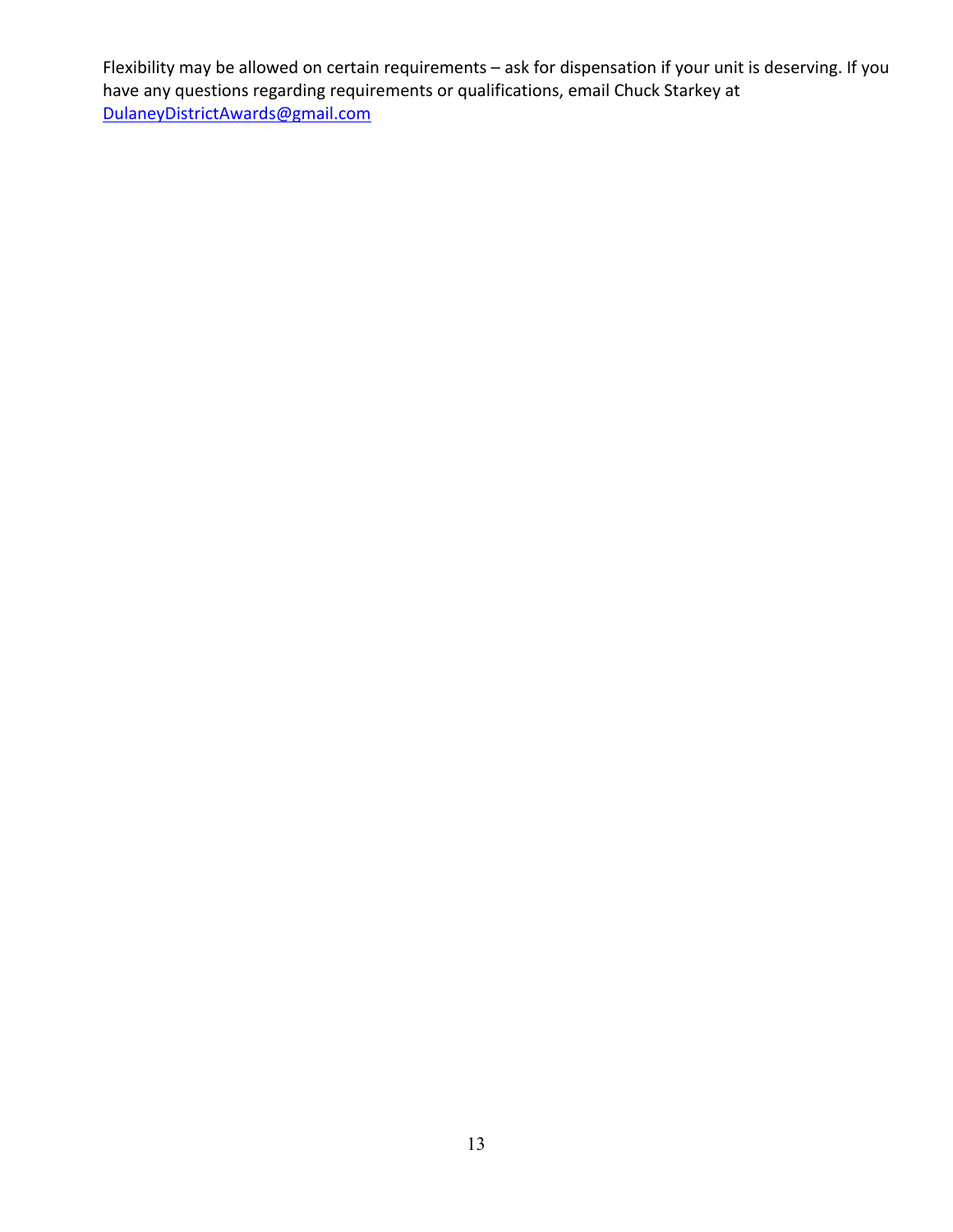#### **Den Leader Training Award**



*Note:* **This award can be earned as a Tiger Cub Den Leader, Wolf Cub Scout Den Leader, Bear Cub Scout Den Leader, and Webelos Den Leader.** 

**It can be earned in each position, but tenure may be used only for one award.**

#### **Tenure**

Complete one year as a registered den leader in the position selected. Tiger Cub den leader's tenure can be the program year as long as it is greater than eight months.

#### **Training**

- 1. Complete the basic training for the selected den leader position.
- 2. Complete This Is Scouting training.
- 3. Attend a pow wow or university of Scouting (or equivalent), or attend at least four roundtables (or equivalent) during the tenure used for this award.

#### **Performance**

Do five of the following during the tenure used for this award:

- 1. Have an assistant den leader who meets regularly with your den.
- 2. Have a den chief who meets regularly with your den.
- 3. Graduate at least 70 percent of your den to the next level.
- 4. Take leadership in planning and conducting a den service project.
- 5. Have a published den meeting/activity schedule for the den's parents.
- 6. Participate with your den in a Cub Scout day camp or resident camp.
- 7. Complete Basic Adult Leader Outdoor Orientation (BALOO).
- 8. Complete Outdoor Leader Skills for Webelos Leaders.
- 9. Participate with your den in at least one family camp; if your den is a Webelos den, participate with your den in at least two overnight camps.
- 10. Take leadership in planning two den outdoor activities.
- 11. Hold monthly den meeting and den activity planning sessions with your assistant den leaders.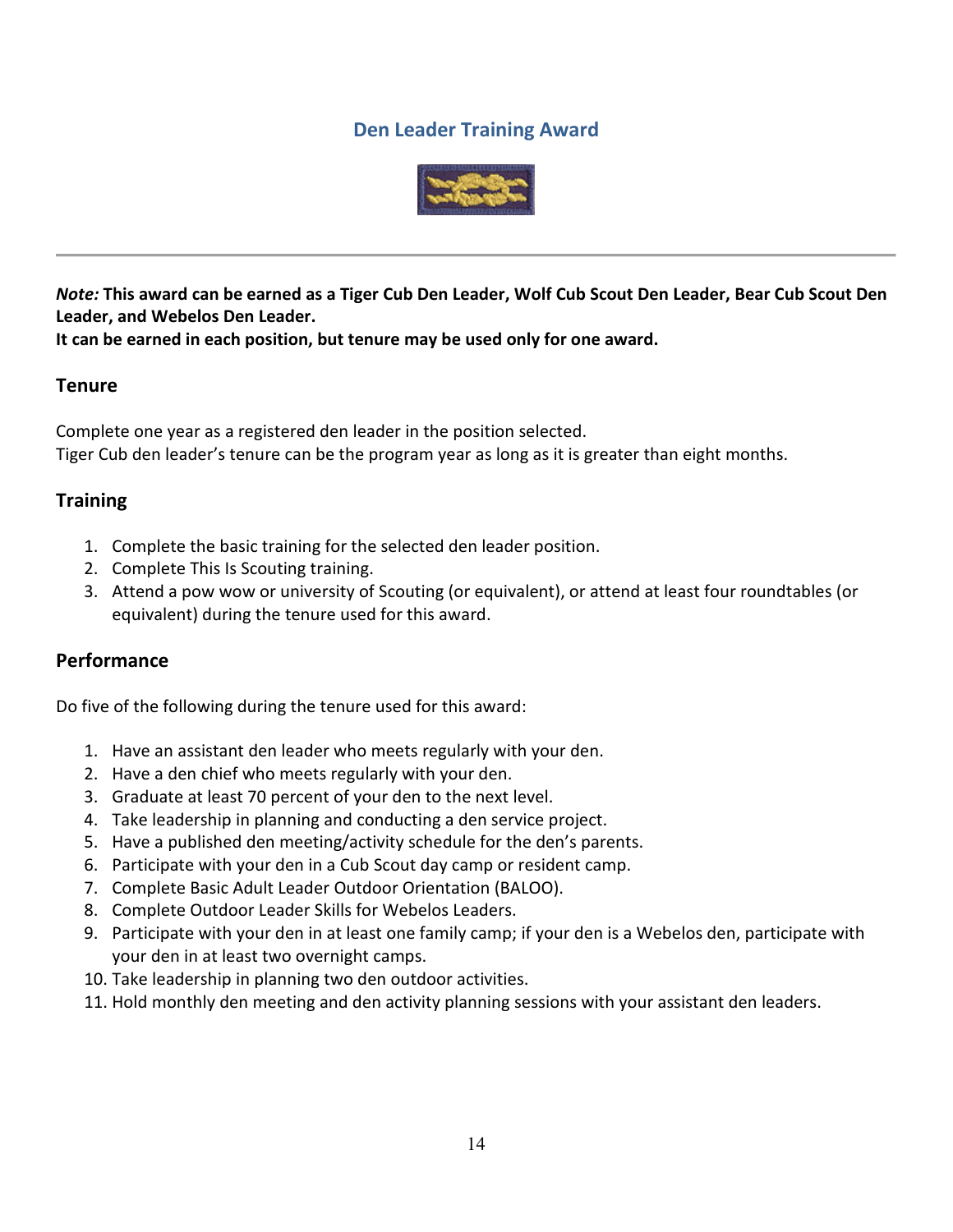### **Cub Scout, Scout or Venturing Leader's Training Award**



#### **Tenure**

Complete at least two years of tenure as a registered adult leader in a Cub Scout pack, Scout troop or Venturing Crew.

#### **Training**

- 1. Complete basic training for any Cub Scout, Scout or Venturing leader position.
- 2. Complete This Is Scouting training.
- 3. Attend a Cub Scout pow wow, university of Scouting (or equivalent), or attend at least four roundtables (or equivalent) during each year of the tenure used for this award.

#### **Performance**

Do the following during the tenure used for this award:

- 1. Participate in an annual pack, troop or crew planning meeting in each year.
- 2. Serve as an adult leader in a pack, troop or crew that achieves at least the Bronze level of Journey to Excellence in each year.

The Quality Unit Award is acceptable if the tenure used is prior to 2011.

- 3. Give primary leadership in meeting at least one pack, troop or crew Journey to Excellence objective in each year.
- 4. Participate in at least one additional supplemental or advanced training event at the council, area, region, or national level during the two years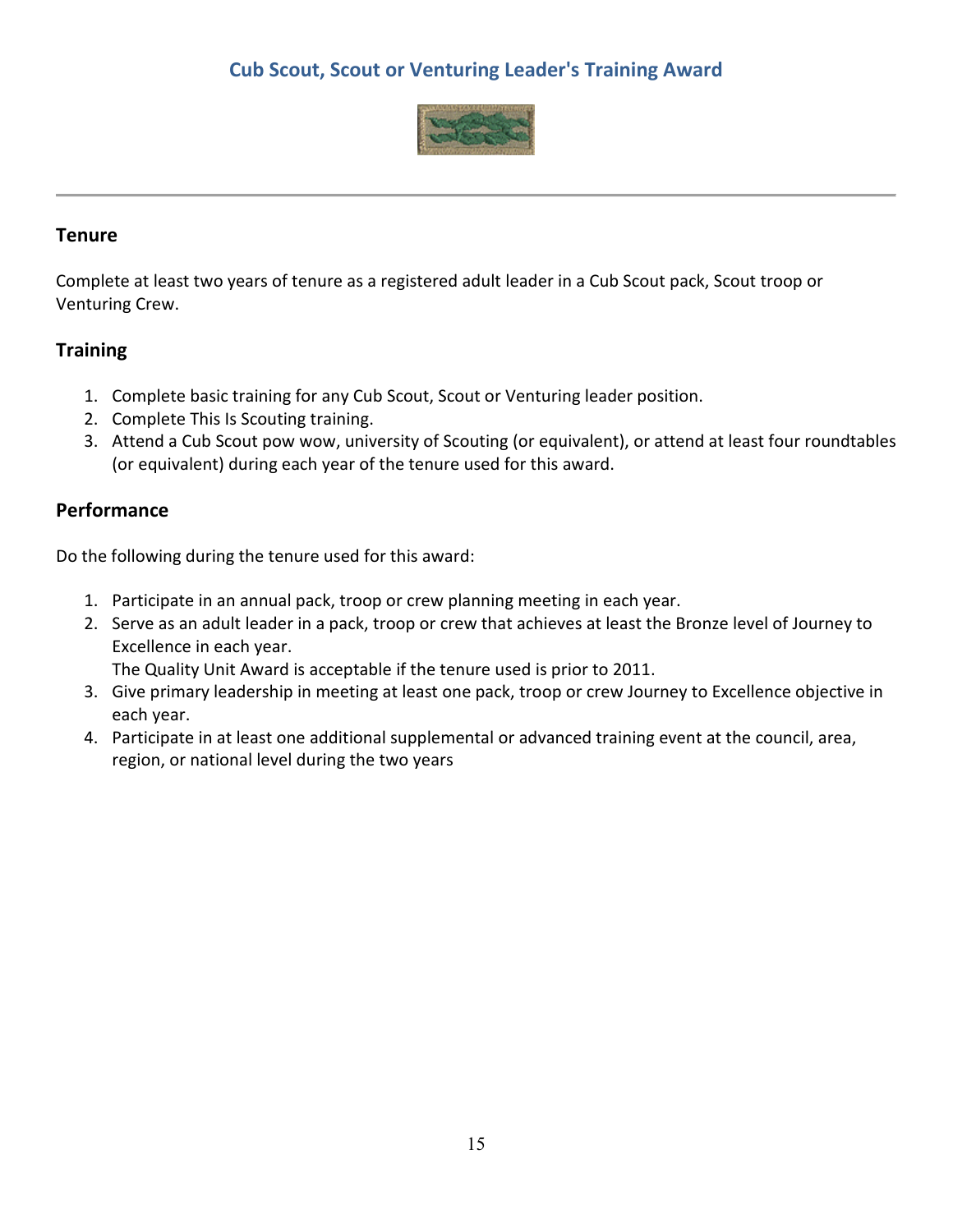### **Unit Leader's Award of Merit**



#### **Background**

Quality unit leadership is the key to a quality unit program—and it leads to better Scout retention. Statistics show that if young people stay engaged in the program for at least five years, the BSA's influence likely will stay with them for the rest of their lives. A quality Scouting experience will help keep Scouts in the program, and the Scouts, BSA created the Unit Leader Award of Merit to recognize the quality unit leaders who make that happen.

#### **Requirements**

The nominee must:

- 1. Be a currently registered Cubmaster, Scoutmaster, Coach, or Advisor who has served in that position at least 18 continuous months.
- 2. Meet the training requirements for the registered position.
- 3. Distribute a printed or electronic annual unit program plan and calendar to each family in the unit.
- 4. Have a leader succession plan in place.
- 5. Effectively use the advancement method so that at least 60 percent of the unit's youth have advanced at least once during the last 12 months.
- 6. Cultivate a positive relationship with the chartered organization.
- 7. Project a positive image of Scouting in the community.